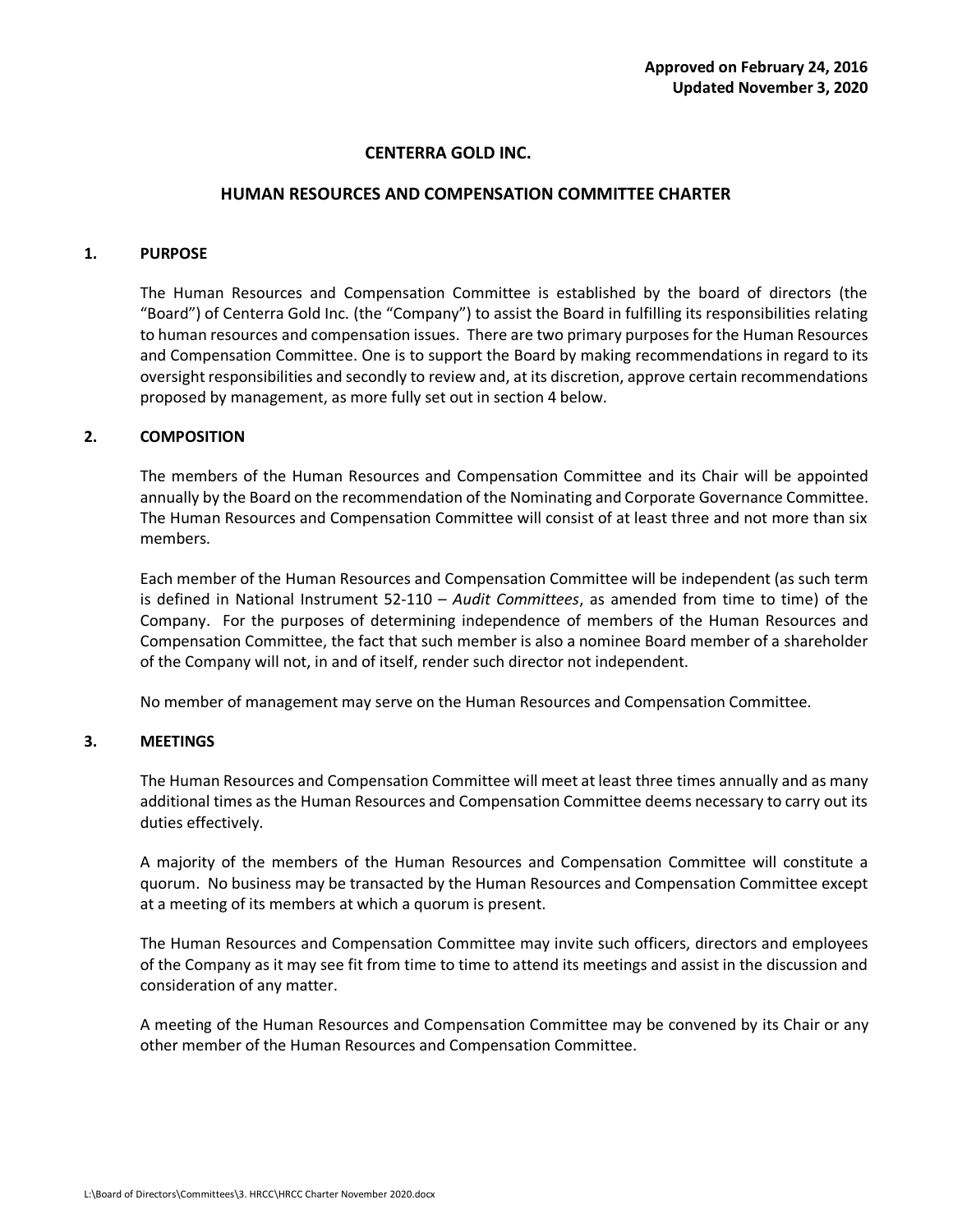## **4. DUTIES AND RESPONSIBILITIES**

The Human Resources and Compensation Committee's responsibilities shall include:

Part 1: Reviewing and making recommendations to the Board<sup>1</sup> in relation to the following matters:

- (a) the selection, appointment, and dismissal of the CEO of the Company, including the terms of employment of the CEO and any severance arrangements;
- (b) the compensation of the CEO, as recommended by the Chair of the Board, including the grant of any equity based or non-equity based compensation;
- (c) with input from the Chair and other committee chairs as appropriate, the establishment of annual (individual) objectives/targets of the CEO which are relevant to the Company's annual incentive plan;
- (d) with input from the Chair and other committee chairs as appropriate, the annual performance assessment rating of the CEO and any resulting merit increase and annual incentive payment of the CEO;
- (e) the establishment of any equity-based compensation plans, including stock option plans, share savings plans, share purchase plans and any other incentive or compensation plans involving the issuance of securities of the Company and any grants thereunder;
- (f) succession planning for the CEO, including talent management and the establishment of specific development programs designed to prepare high potential candidates for possible appointment as CEO of the Company;
- (g) the Company's executive management organizational structure and any proposed changes to that structure;
- (h) the appropriate design and competitive positioning of director compensation;
- (i) any additional matters for which the Human Resources and Compensation Committee seeks approval of the Board;

# Part II: Reviewing and approving in relation to the following matters:

- (a) the objectives and design of the Company's compensation program, and its competitive positioning and competitive objectives. These objectives and designs, along with their components and descriptions/plans, will satisfy the goal of providing sufficient competitive compensation to attract, retain and motivate executive officers and other members of senior management to maximize shareholder value;
- (b) in consultation with the CEO, the selection and appointment of any executive officer of the Company other than the CEO of the Company, including determining the compensation, terms of employment in any employment agreement and any severance arrangements;

 $<sup>1</sup>$  Recommendations to the Board shall be made only to those members who are not otherwise subject to a conflict of interest</sup> which would prevent their voting on the matter at hand.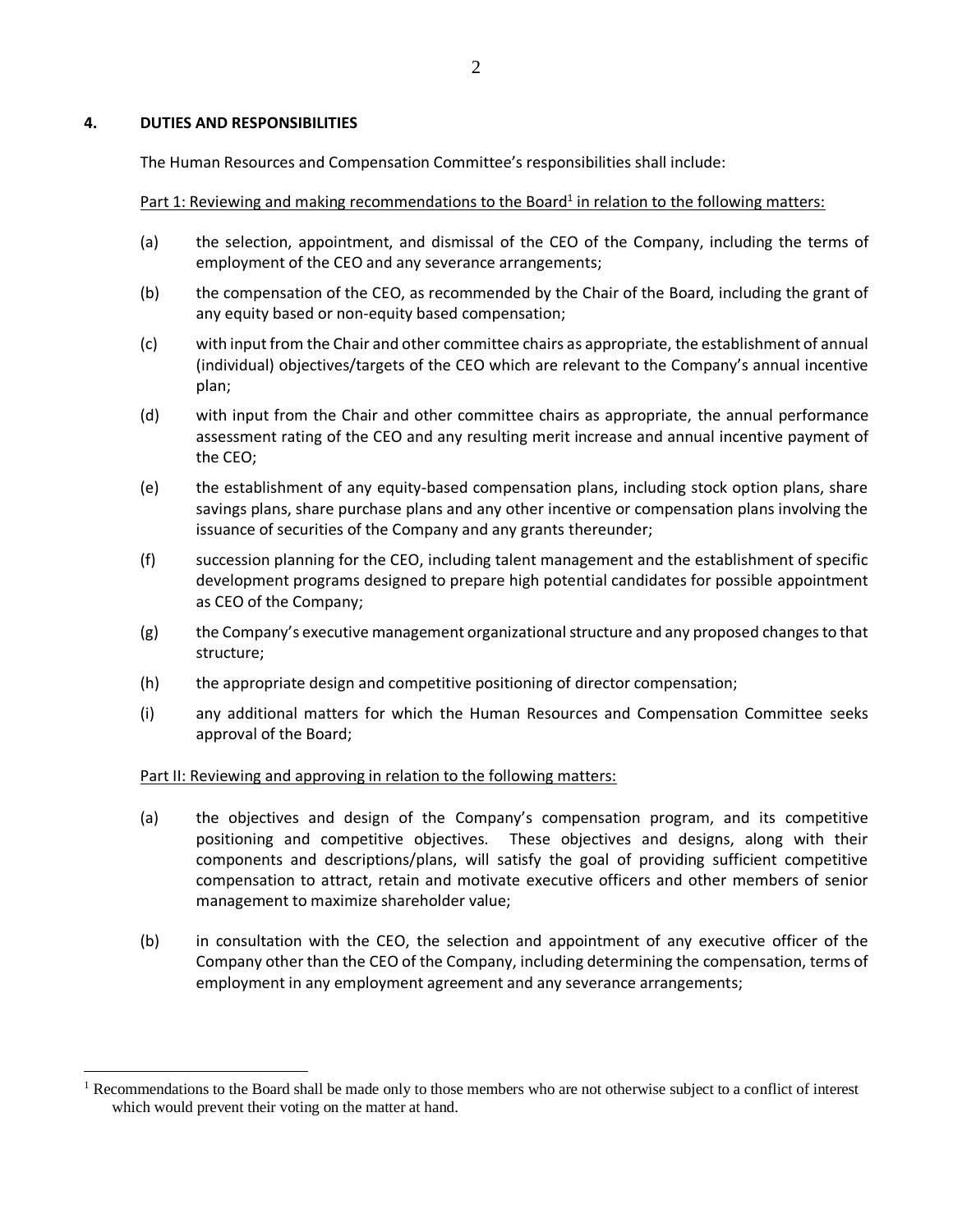- (c) in consultation with other Board Committees, the establishment of relevant company goals and objectives for the Company's annual incentive plan;
- (d) in consultation with the CEO, the performance assessment ratings of executive officers of the Company, other than the CEO, and any resulting merit increases and annual incentive payments;
- (e) the establishment of any of the non-equity based components of the Company's compensation plans available to executive officers of the Company, including base salary, short-term incentive, and any cash-based long-term incentive plans, such as the performance share units, and the oversight of the administration of such plans;
- (f) the establishment of any retirement and major benefit plans;
- (g) the Company's long-term succession planning strategy for all executive officers of the Company other than the CEO, including talent management and the establishment of specific development programs designed to prepare high potential candidates for possible executive positions in the Company;
- (h) management's preparation of the "Compensation Discussion and Analysis" and "Directors Compensation" (or similarly captioned) sections of the Company's management's information circular and any other disclosure required under applicable law with respect to matters that are within its responsibilities;
- (i) special recognition payments under the CEO Awards Program which are recommended to be \$50,000 or greater;
- (j) human resources policies the nature and impact of which are of major significance and Companywide in their application;
- (k) share ownership guidelines for executives and directors of the Company;
- (l) the Company's compensation framework to ensure that it is designed to meet the Company's compensation philosophy and objectives but does not encourage excessive risk taking by executives and other employees, including reviewing the relative weighting of fixed and variable "at-risk" compensation such as options and performance share units;
- (m) the selection of companies (comparator group) used to benchmark executive and director compensation;
- (n) the periodic review of employment agreements, severance agreements and change of control agreements and provisions relating to the executives of the Company; and
- (o) any other matter that may be delegated to the Human Resources and Compensation Committee by the Board from time to time.

### Part III: Reviewing and providing input in relation to the following matters:

(a) the review of human resources global programs such as diversity and inclusion, global talent management, employee engagement, human capital dashboard and other matters as required.